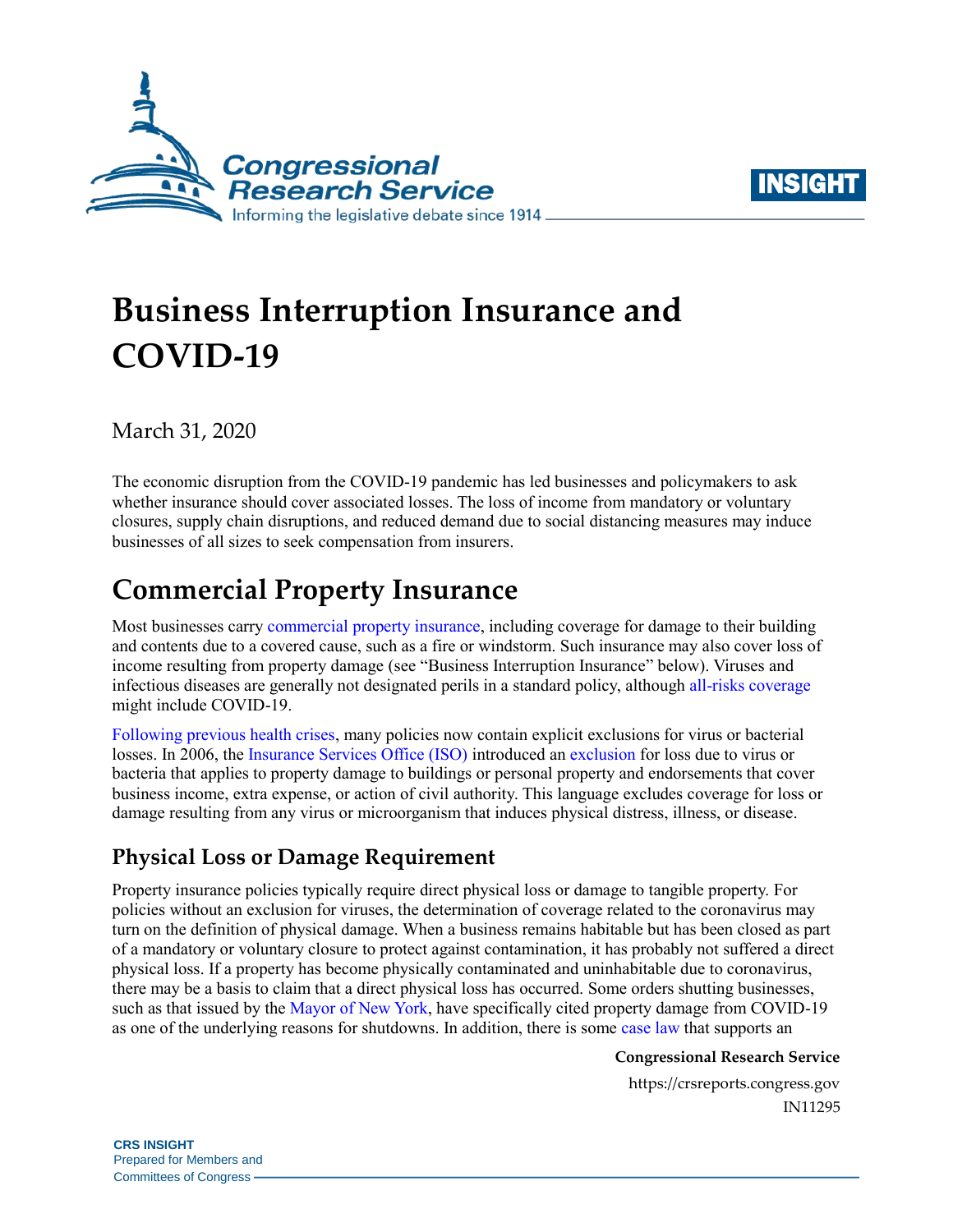interpretation of direct physical loss to include damage that is not structural but could make the premises unfit for occupancy. Several [lawsuits](https://www.insurancejournal.com/news/national/2020/03/27/562627.htm) challenging the physical damage requirement have been filed, arguing that the virus physically infects and stays on the surface of materials for days and contamination of the insured premises by the coronavirus is a direct physical loss needing remediation.

## **Business Interruption Insurance**

[Business interruption](https://content.naic.org/consumer_glossary.htm#B) (BI) insurance can be an add-on to a property insurance policy, or a stand-alone policy, covering loss of income, contingent BI, and possibly losses due to actions by civil authorities. It typically covers business losses directly or indirectly caused by a covered peril—loss of profits, fixed costs (operating expenses and other costs still being incurred), cost of actions taken to mitigate the loss, and reasonable expenses to allow the business to continue operating.

#### **Business Income Coverage**

[Business income coverage](https://www.irmi.com/term/insurance-definitions/business-income-coverage) provides coverage for sustained loss of income due to the necessary suspension of the policyholder's operations. For example, if fire damage shuts down a factory, the business income coverage usually pays for lost income until the damage can be repaired and production can be restored. The suspension, however, must be caused by a covered cause that results in direct physical loss or damage to the property.

#### **Contingent Business Interruption**

[Contingent business interruption](https://www.insurancejournal.com/magazines/mag-ideaexchange/2019/03/04/519220.htm) coverage covers a policyholder's business losses resulting from loss, damage, or destruction of property owned by others, as long as the underlying cause of damage to the supplier or customer is of the type covered by the insured's own property policy. For example, if a windstorm were to damage a supplier's factory and prevent it from producing component parts essential to an insured business's operation, the business would be able to claim under contingent BI coverage.

#### **Civil Authority Coverage**

[Civil authority coverage](https://www.investopedia.com/terms/c/civil-authority-clause.asp) provides coverage for BI losses when a civil authority prohibits or impairs access to the policyholder's premises. Depending on specific wording, a policy's civil authority coverage may require that the access restriction results from physical loss. Some [courts have rejected coverage for losses](https://www.jdsupra.com/legalnews/governmental-orders-to-contain-the-20703/) sustained as a result of civil authority orders that were designed to prevent future damage rather than address existing property damage, such as evacuation in advance of a hurricane. A Louisiana [lawsuit](https://www.insurancejournal.com/research/app/uploads/2020/03/Oceana-Petition-for-Dec-J-executed.pdf) is seeking a judicial determination that the state's public gathering restrictions related to COVID-19 trigger the civil authority provision in their all-risks policy.

#### **Legislative Actions Related to Business Interruption Insurance**

Insurers are reluctant to cover BI losses in a pandemic, both because of the scale and the extreme correlation of the losses. In response, some legislators are considering actions to shift some economic losses to the insurance industry, particularly with respect to BI losses. A [bipartisan group of 18 House](https://cunningham.house.gov/sites/cunningham.house.gov/files/wysiwyg_uploaded/Signed%20BII%20Letter_Final.pdf)  [members](https://cunningham.house.gov/sites/cunningham.house.gov/files/wysiwyg_uploaded/Signed%20BII%20Letter_Final.pdf) wrote to four insurance industry trade groups, asking them to make financial losses related to COVID-19 part of their BI coverage retroactively, particularly for small businesses. [In response,](https://www.hinshawlaw.com/assets/htmldocuments/Alerts/Joint_Trades_Response_1584664268.pdf) the industry representatives said that, although they are working to assist their customers, BI policies do not, and were not designed to, provide coverage against communicable diseases such as COVID-19. Industry sources suggest that the [cost of covering BI claims](https://www.ft.com/content/680cf9a3-8fd0-4e33-83a6-b13ba06e35e6) for small businesses could be \$110 billion to \$290 billion monthly.